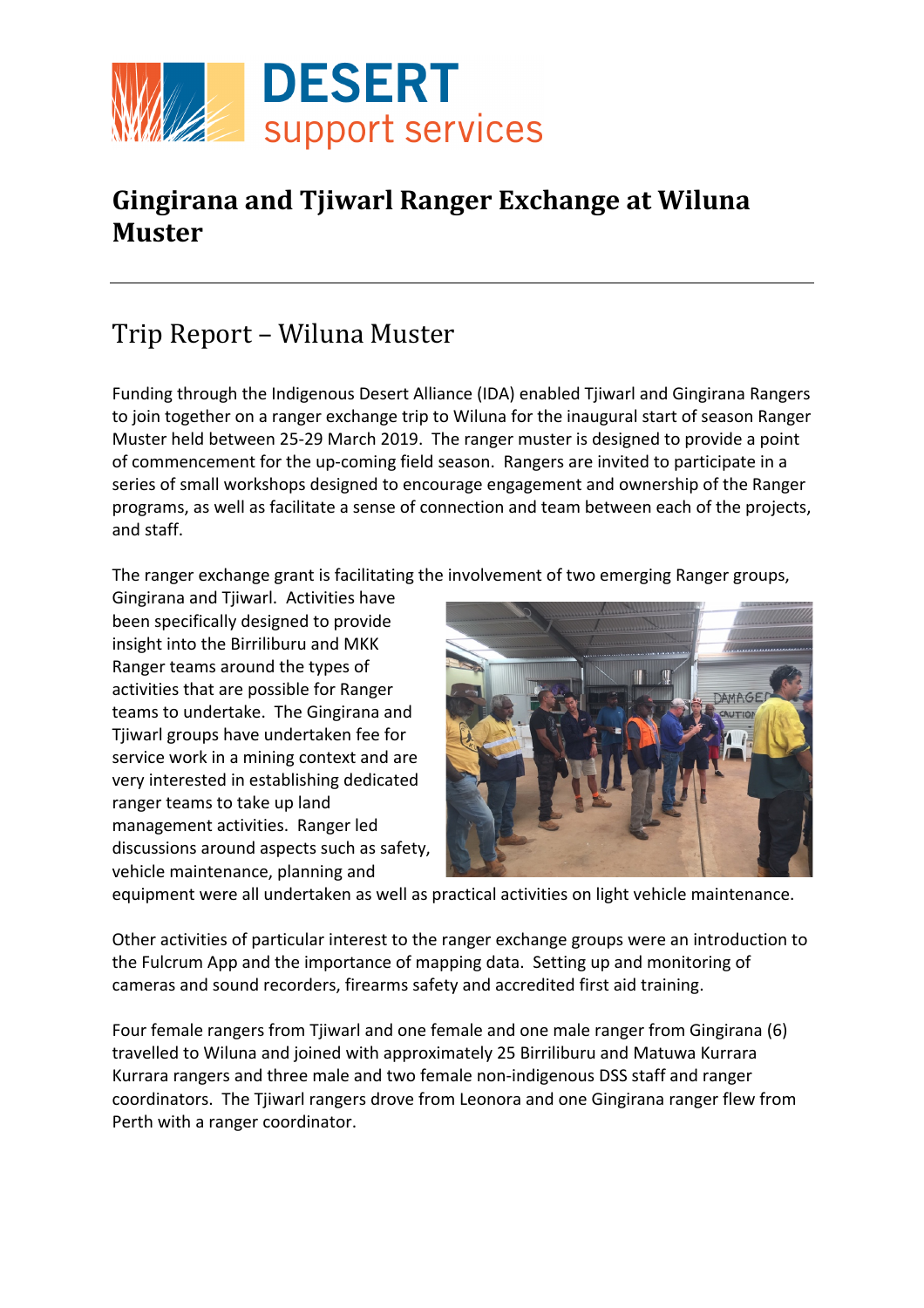

**Day One** included:

- A review of the previous field season which also provided an opportunity to update rangers on work that was undertaken during the 2017/18 field season.
- Update plan for the 2018/19 year and provide rangers with an overview of the trips planned for the year including any ranger led trips.
- An explanation was provided (especially informative for the visiting ranger exchangee's) on the Contact system, IPA management teams and PBC boards.



- Communications and emergency response procedures, daily check-ins, how to use Sat phones, SPOTs and EPIRBS.
- IPA Management team provided exchange rangers with an outline of what is expected of a ranger
- How to look after equipment AND
- Rules around use of firearms and humane killing associated with DSS and ranger work.
- Housekeeping information was provided on how to complete timesheets, payment days and details required to enable payment.
- The Fulcrum App was also explained.

## **Day Two**

- A run down on the expectations of vehicles, including general maintenance (inside and out) and explaining the importance of looking after them so they get us home again.
- Vehicle checks
- Safety around vehicle recovery
- Fulcrum App
- A session with the school was held to introduce the ranger programs and shed as well as an introduction to the Two-



Way Science program. The Two-Way science program includes training, planning and on-ground works inside and outside the existing predator-free compound. A five year Two-Way science plan has been developed outlining ongoing conservation works to protect threatened species (including Mala, Greater Bilby, Golden bandicoot Malleefowl and the night parrot).